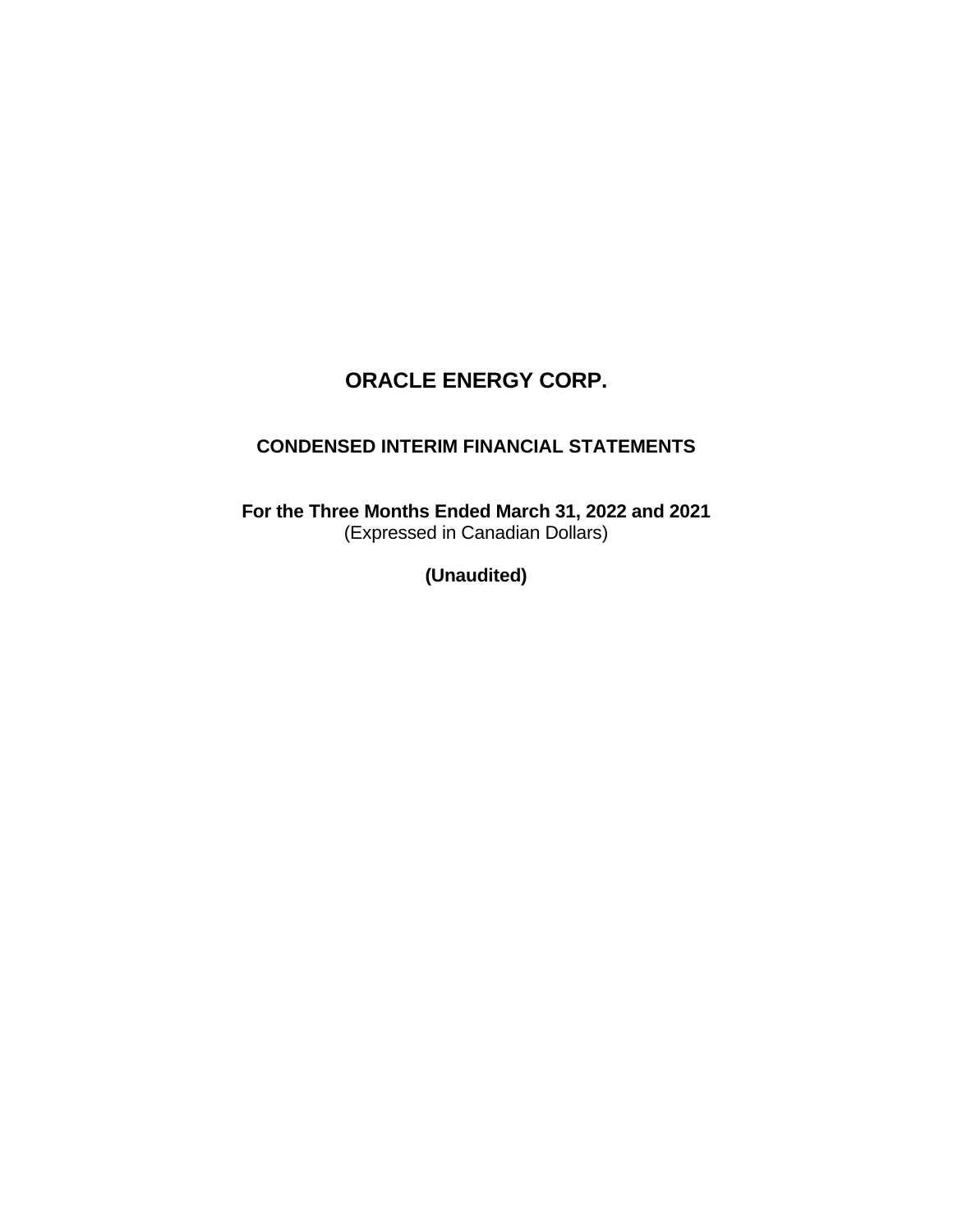#### **NOTICE OF NO AUDITOR REVIEW OF CONDENSED INTERIM FINANCIAL STATEMENTS**

The accompanying unaudited condensed interim financial statements of Oracle Energy Corp. have been prepared by the management of the Company and approved by the Company's Audit Committee and the Company's Board of Directors.

Under National Instrument 51-102, Part 4, subsection 4.3 (3) (a), if an auditor has not performed a review of the condensed interim financial statements, they must be accompanied by a notice indicating that an auditor has not reviewed the financial statements.

The accompanying unaudited condensed interim financial statements of the Company have been prepared by and are the responsibility of the Company's management.

The Company's independent auditor has not performed a review of these financial statements in accordance with standards established by the Chartered Professional Accountants of Canada for a review of the interim financial statements by an entity's auditor.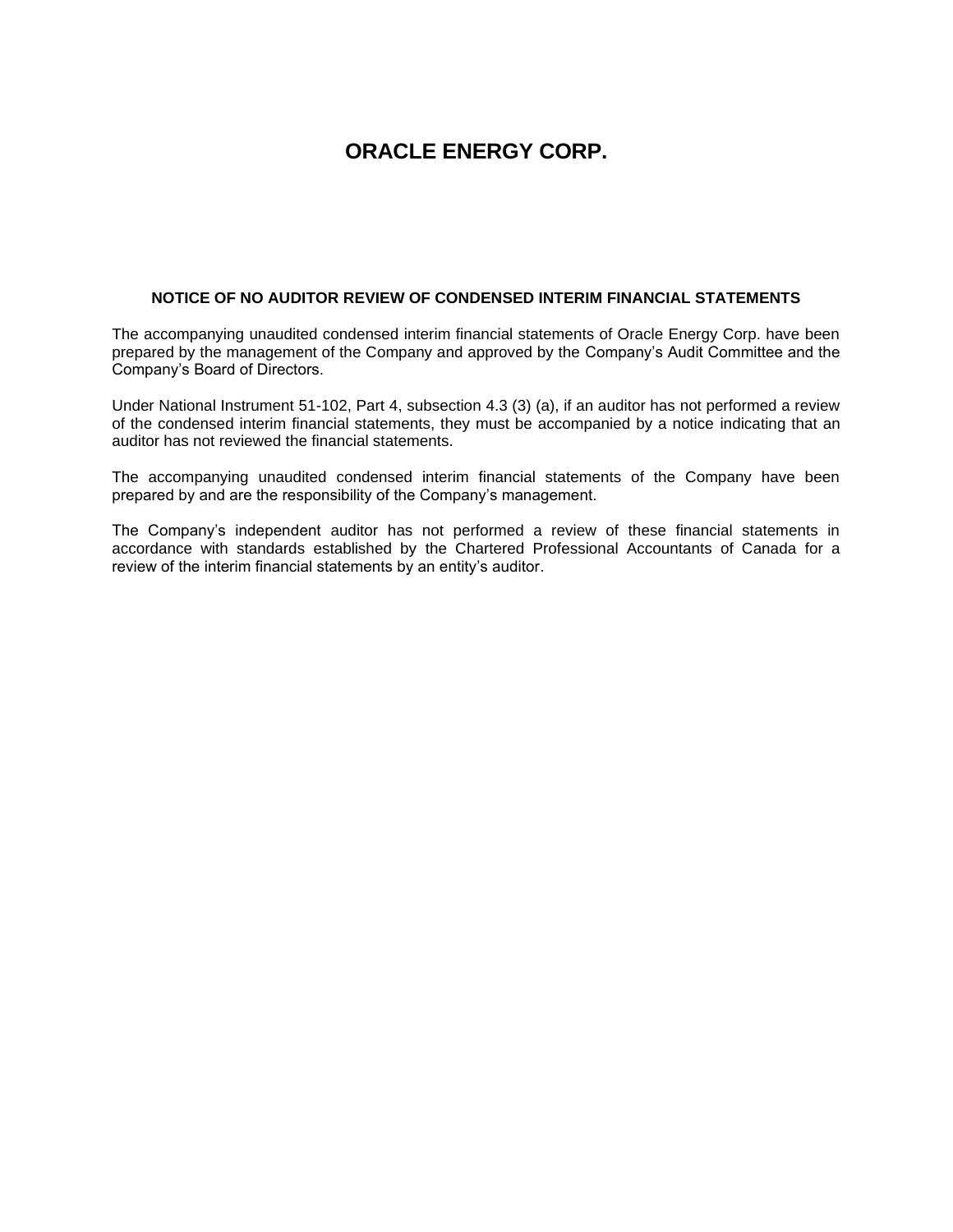#### **CONDENSED INTERIM STATEMENTS OF FINANCIAL POSITION (Expressed in Canadian Dollars)**

|                                                  | <b>Note</b>     | <b>MARCH 31</b><br>2022 | <b>DECEMBER 31</b><br>2021 |                 |
|--------------------------------------------------|-----------------|-------------------------|----------------------------|-----------------|
| <b>ASSETS</b>                                    |                 |                         |                            |                 |
| <b>Current</b>                                   |                 |                         |                            |                 |
| Cash<br>Amounts receivable                       |                 | \$<br>299,847           | \$                         | 503,525         |
| Notes receivable                                 | 4               | 2,784<br>42,216         |                            | 5,205<br>10,000 |
|                                                  |                 |                         |                            |                 |
| <b>Total Assets</b>                              |                 | \$<br>344,847           | \$                         | 518,730         |
| <b>LIABILITIES</b>                               |                 |                         |                            |                 |
| <b>Current</b>                                   |                 |                         |                            |                 |
| Accounts payable and accrued liabilities         |                 | \$<br>109,509           | \$                         | 166,262         |
| Notes payable                                    | 5               | 45,283                  |                            | 45,283          |
| Due to related parties                           | $6\phantom{1}6$ | 18,525                  |                            | 55,206          |
| <b>Total current liabilities</b>                 |                 | 173,317                 |                            | 266,751         |
| Notes payable                                    | 5,6             | 236,864                 |                            | 233,425         |
| <b>Total liabilities</b>                         |                 | 410,181                 |                            | 500,176         |
| <b>EQUITY (DEFICIENCY)</b>                       |                 |                         |                            |                 |
| <b>Share capital</b>                             | $\overline{7}$  | 22,426,336              |                            | 22,426,336      |
| <b>Reserves</b>                                  |                 | 4,978,375               |                            | 4,978,375       |
| <b>Deficit</b>                                   |                 | (27,470,045)            |                            | (27, 386, 157)  |
| <b>Total equity (deficiency)</b>                 |                 | (65, 334)               |                            | 18,554          |
| <b>Total liabilities and equity (deficiency)</b> |                 | \$<br>344,847           | \$                         | 518,730         |

These financial statements were authorized for issuance by the Board of Directors on May 18, 2022. They are signed on behalf of the Board of Directors by:

| "<br><i>Surrie"</i><br>_oren | "James ∟<br>Ladner" |
|------------------------------|---------------------|
| Director                     | Director            |

The accompanying notes are an integral part of these financial statements.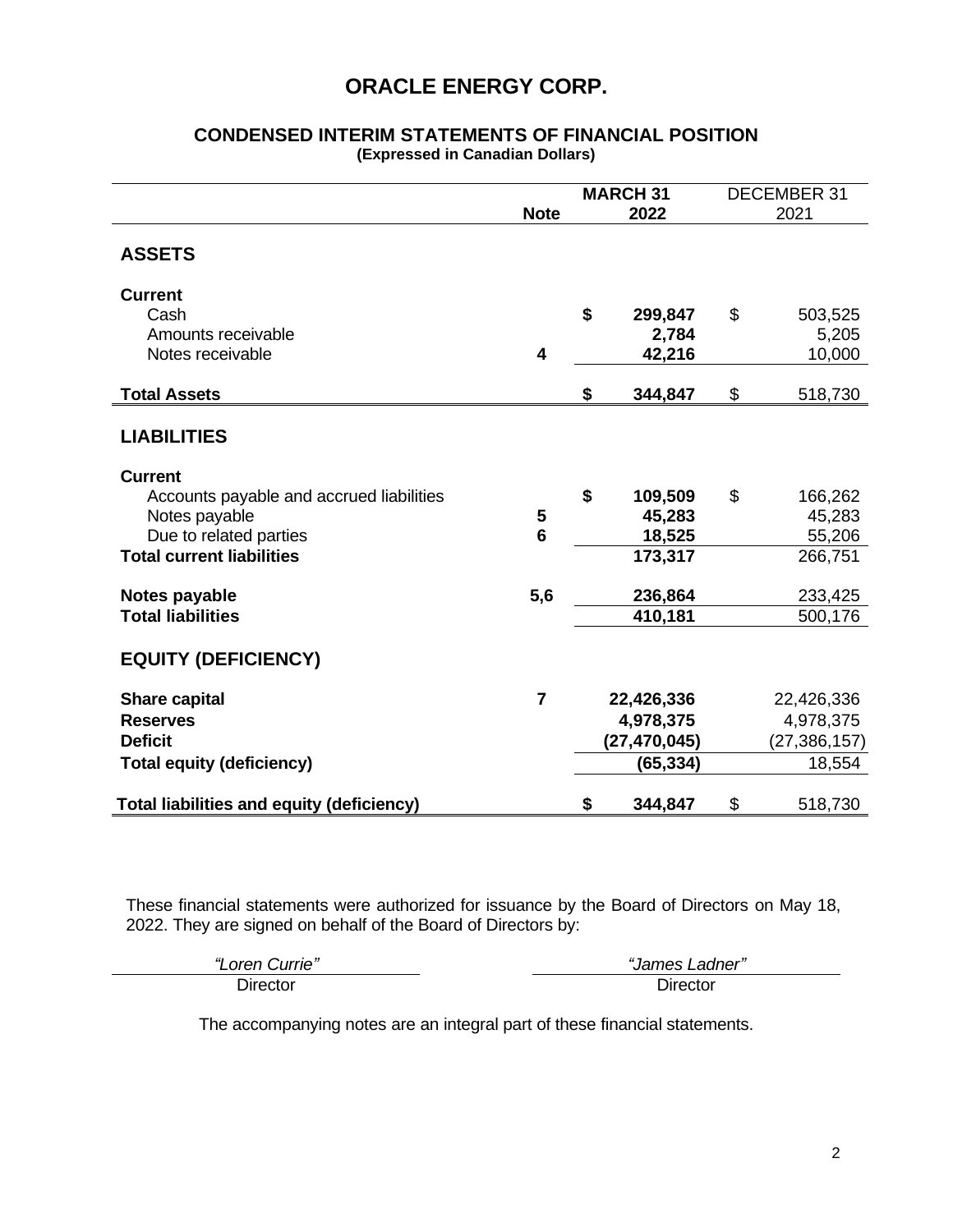# **CONDENSED INTERIM STATEMENTS OF OPERATIONS AND COMPREHENSIVE LOSS**

| (Expressed in Canadian Dollars) |  |  |  |
|---------------------------------|--|--|--|
|---------------------------------|--|--|--|

|                                                                                                                                                                                                                                                           | <b>THREE MONTHS ENDED</b><br><b>MARCH 31</b> |                                                                                      |    |                                                                                  |
|-----------------------------------------------------------------------------------------------------------------------------------------------------------------------------------------------------------------------------------------------------------|----------------------------------------------|--------------------------------------------------------------------------------------|----|----------------------------------------------------------------------------------|
|                                                                                                                                                                                                                                                           | 2022                                         |                                                                                      |    | 2021                                                                             |
| <b>Expenses</b><br>Advertising and communications<br>Accretion (Note 5)<br>Bank charges and interest<br>Consulting (Note 6)<br>Foreign exchange loss (gain)<br>Office<br>Professional fees (Note 6)<br>Regulatory and listing fees<br>Transfer agent fees | \$                                           | 180<br>3,661<br>367<br>69,500<br>(208)<br>1,009<br>6,585<br>1,473<br>1,321<br>83,888 | \$ | 180<br>4,602<br>150<br>48,000<br>(286)<br>131<br>6,000<br>5,200<br>951<br>64,928 |
| Net loss and comprehensive loss for the period                                                                                                                                                                                                            | \$                                           | (83,888)                                                                             | \$ | (64,928)                                                                         |
| Basic and diluted loss per share                                                                                                                                                                                                                          | \$                                           | (0.00)                                                                               | \$ | (0.00)                                                                           |
| Weighted average number of common shares<br>outstanding <sup>(1)</sup>                                                                                                                                                                                    |                                              | 23,464,487                                                                           |    | 13,464,487                                                                       |

(1) On June 17, 2021, the Company announced the completion of a share consolidation on a 5:1 basis. The Basic and Diluted Loss Per Share and the Weighted Average Number of Common Shares Outstanding has been retroactively restated to reflect the results of the share consolidation.

The accompanying notes are an integral part of these financial statements.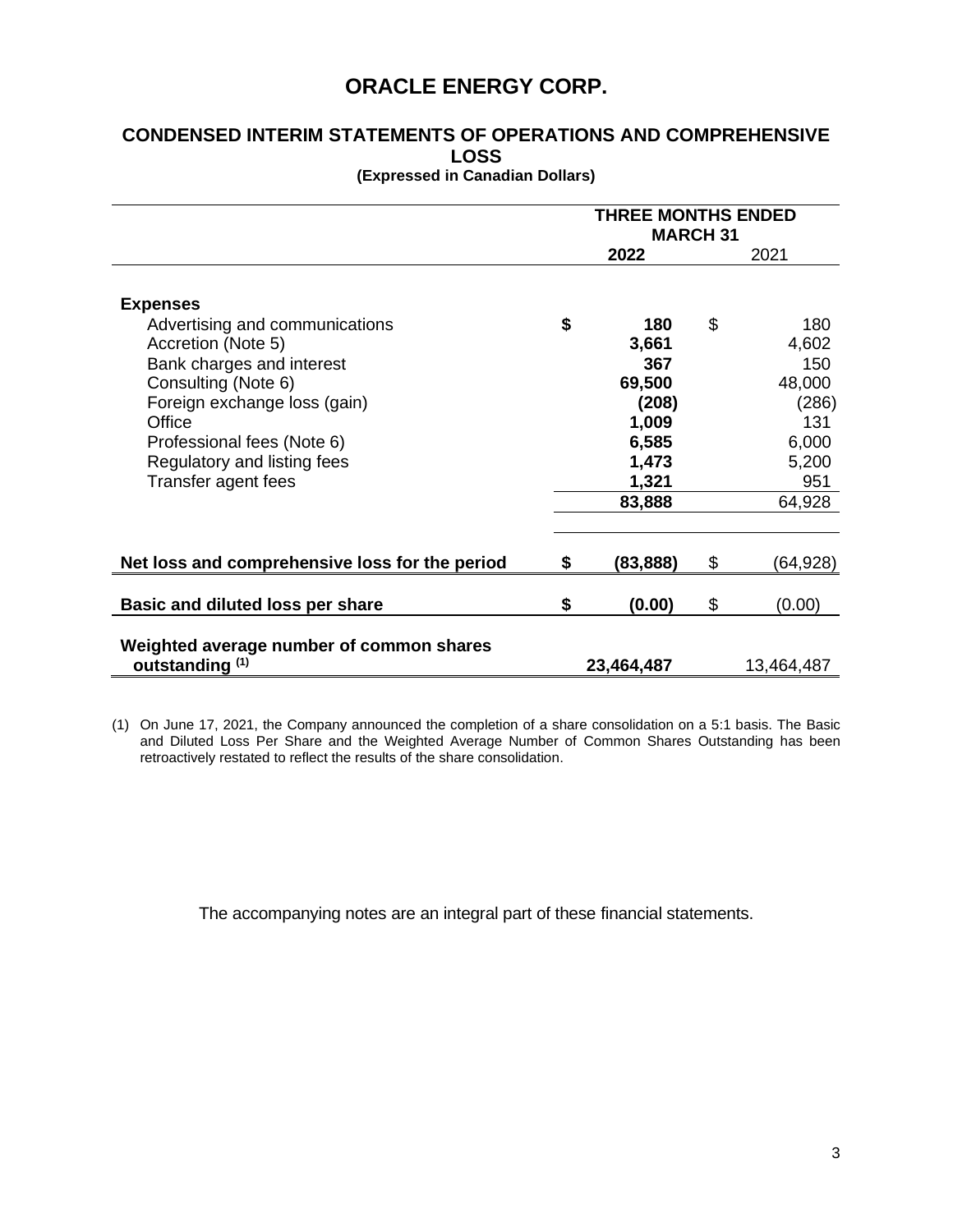### **CONDENSED INTERIM STATEMENTS OF CASH FLOWS (Expressed in Canadian Dollars)**

|                                                                   | <b>THREE MONTHS ENDED</b><br><b>MARCH 31</b> |            |                   |  |
|-------------------------------------------------------------------|----------------------------------------------|------------|-------------------|--|
|                                                                   |                                              | 2022       | 2021              |  |
| Cash flows provided by (used for):<br><b>Operating activities</b> |                                              |            |                   |  |
| Net loss for the period                                           | \$                                           | (83, 888)  | - \$<br>(64, 928) |  |
| Items not affecting cash:                                         |                                              |            |                   |  |
| Accretion                                                         |                                              | 3,661      | 4,602             |  |
| Foreign exchange                                                  |                                              | (222)      | (188)             |  |
| Net change in non-cash working capital items:                     |                                              |            |                   |  |
| Amounts receivable                                                |                                              | 2,421      | (155)             |  |
| Notes receivable                                                  |                                              | (32, 216)  |                   |  |
| Accounts payable and accrued liabilities                          |                                              | (56,753)   | 18,101            |  |
| Due to related parties                                            |                                              | (36, 681)  | 17,937            |  |
|                                                                   |                                              | (203,678)  | (24,631)          |  |
| Net increase (decrease) in cash                                   |                                              | (203, 678) | (24, 631)         |  |
| Cash, beginning of year                                           |                                              | 503,525    | 40,324            |  |
| Cash, end of period                                               | \$                                           | 299,847    | \$<br>15,693      |  |

The accompanying notes are an integral part of these financial statements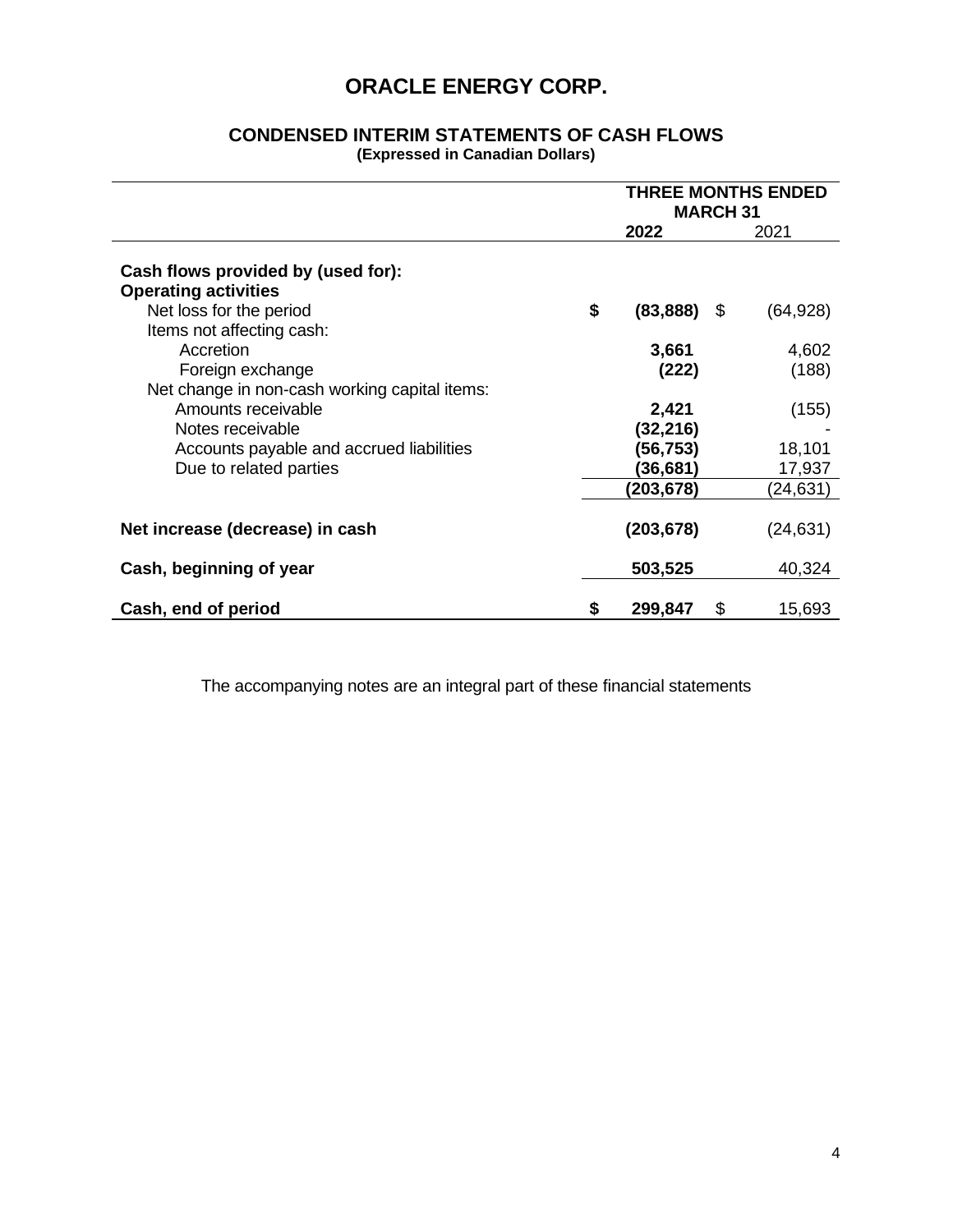## **CONDENSED INTERIM STATEMENTS OF CHANGES IN EQUITY (DEFICIENCY) (Expressed in Canadian Dollars)**

## **FOR THE THREE MONTHS ENDED MARCH 31, 2022 AND 2021**

|                                     | <b>NUMBER (1)</b> | <b>AMOUNT</b>    | <b>RESERVES</b> | <b>DEFICIT</b>           | <b>TOTAL EQUITY</b><br>(DEFICIENCY) |
|-------------------------------------|-------------------|------------------|-----------------|--------------------------|-------------------------------------|
| Balance, December 31, 2020          | 13,464,487        | \$<br>21,930,458 | \$<br>4,532,213 | \$<br>(27,066,212)<br>\$ | (603, 541)                          |
| Net loss for the period             |                   |                  |                 | (64, 928)                | (64, 928)                           |
| Balance, March 31, 2021             | 13,464,487        | 21,930,458       | 4,532,213       | (27, 131, 140)           | (668, 469)                          |
| Shares issued in private placements | 10,000,000        | 1,000,000        |                 |                          | 1,000,000                           |
| Share issue costs                   |                   | (57,960)         |                 |                          | (57,960)                            |
| Fair value of warrants issued       |                   | (379, 604)       | 379,604         |                          |                                     |
| Fair value of agent warrants issued |                   | (66, 558)        | 66,558          |                          |                                     |
| Net loss for the period             |                   |                  |                 | (255, 017)               | (255, 017)                          |
| Balance, December 31, 2021          | 23,464,487        | 22,426,336       | 4,978,375       | (27, 386, 157)           | 18,554                              |
| Net loss for the period             |                   |                  |                 | (83, 888)                | (83, 888)                           |
| Balance, March 31, 2022             | 23,464,487        | 22,426,336<br>S. | 4,978,375       | (27, 470, 045)<br>S      | (65, 334)                           |

**SHARE CAPITAL**

 $(1)$  On June 17, 2021, the Company announced the completion of a share consolidation on a 5:1 basis. The Number of shares outstanding has been retroactively restated to reflect the results of the share consolidation.

The accompanying notes are an integral part of these financial statements.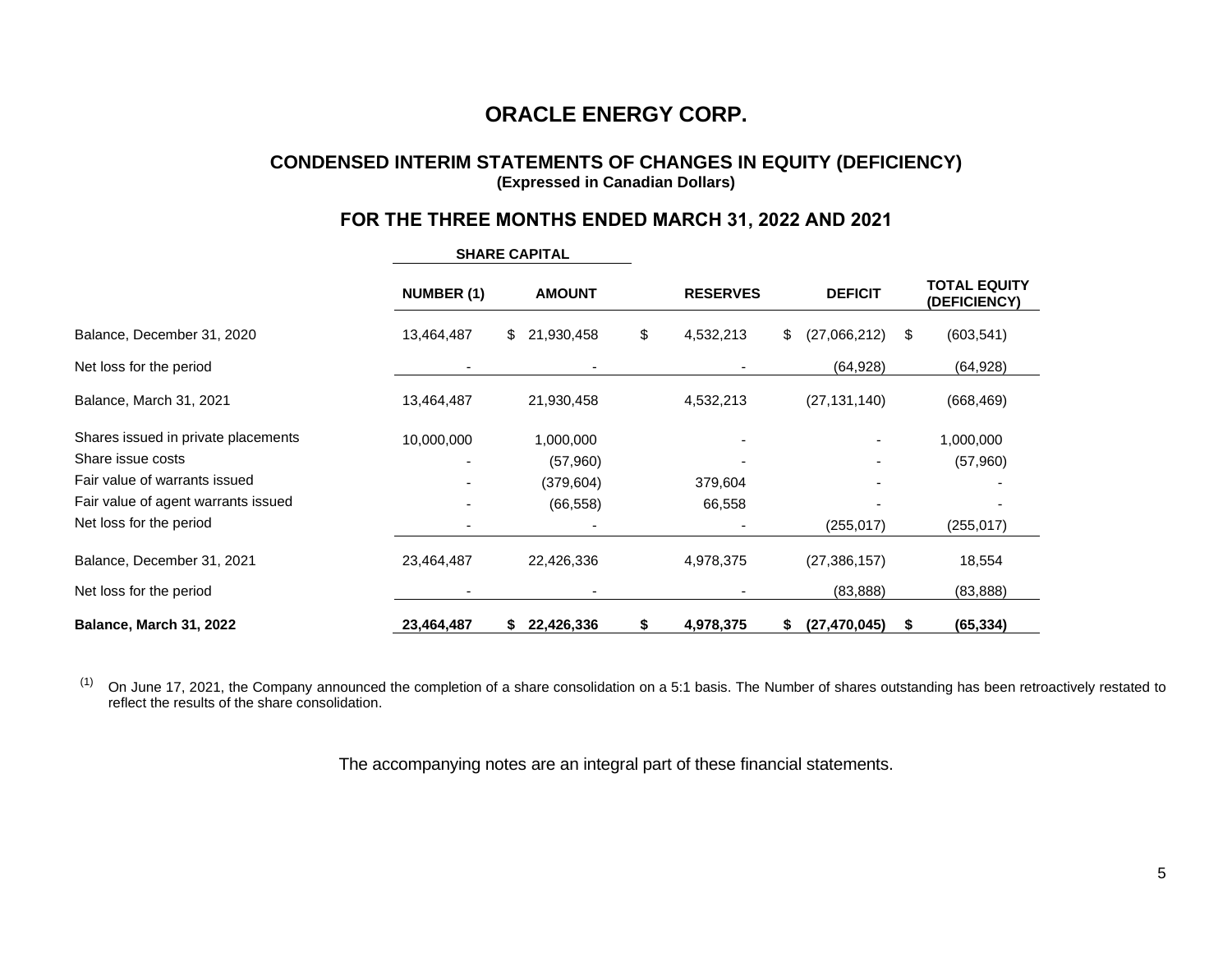#### **1. CORPORATE INFORMATION AND CONTINUANCE OF OPERATIONS**

Oracle Energy Corp. ("the Company" or "Oracle") was incorporated on October 2, 1985 under the Business Corporations Act of British Columbia and is in the business of acquiring, exploring, and evaluating oil and gas properties and developing these properties further or disposing of them when the evaluation is completed.

The address of the Company, the principal place of business and the registered and records office is located at Suite 1500 – 1040 West Georgia Street, Vancouver, British Columbia, Canada.

To date, the Company has not earned significant revenues. During the three months ended March 31, 2022, the Company recorded net loss of \$83,888 (2021 - \$64,928) and as of that date, the Company's working capital is \$171,530 (December 31, 2021 - \$251,979). As at March 31, 2022, the Company has an accumulated deficit of \$27,470,045 (December 31, 2021 - \$27,386,157). The Company's operations are primarily funded with debt or equity financing, which is dependent upon many external factors and may be difficult to raise when required. The Company does not have sufficient cash to fund current operations, amounts payable, or amounts required to complete planned acquisitions and will require additional funding, which if not raised, may result in the delay, postponement, or curtailment of some of its activities.

On March 11, 2020, the World Health Organization declared COVID-19 a global pandemic. Governments worldwide have enacted emergency measures to combat the spread of the virus. These measures, which include the implementation of travel bans, self-imposed quarantine periods and physical distancing, have caused material disruption to business globally resulting in an economic slowdown. Global equity markets have experienced significant volatility and weakness making it difficult to raise capital in the public markets. As at March 31, 2022, the Company does not have any operations impacted by COVID-19. It is not possible at this time for the Company to predict the duration or magnitude of the adverse results of the outbreak nor its effects on the Company's business or operations.

On January 10, 2022, the Company announced it has re-entered into negotiations with Methanogenesis Corporation ("Methano") to acquire Methano and that the Company is also contemplating a concurrent move to the Canadian Securities Exchange ("CSE"). Oracle proposes to acquire Methano by way of a share exchange, and the Company will be providing further details if, as, and when discussions are formalized in an agreement to complete the proposed acquisition of Methano.

These financial statements have been prepared on the basis of accounting principles applicable to a going concern, which assume the realization of assets and discharge of liabilities in the normal course of business. However, the above factors may cast significant doubt on the use of the going concern basis of accounting used in the preparation of these financial statements. These financial statements do not give effect to adjustments that would be necessary should the Company not be able to continue as a going concern. Such adjustments could be material.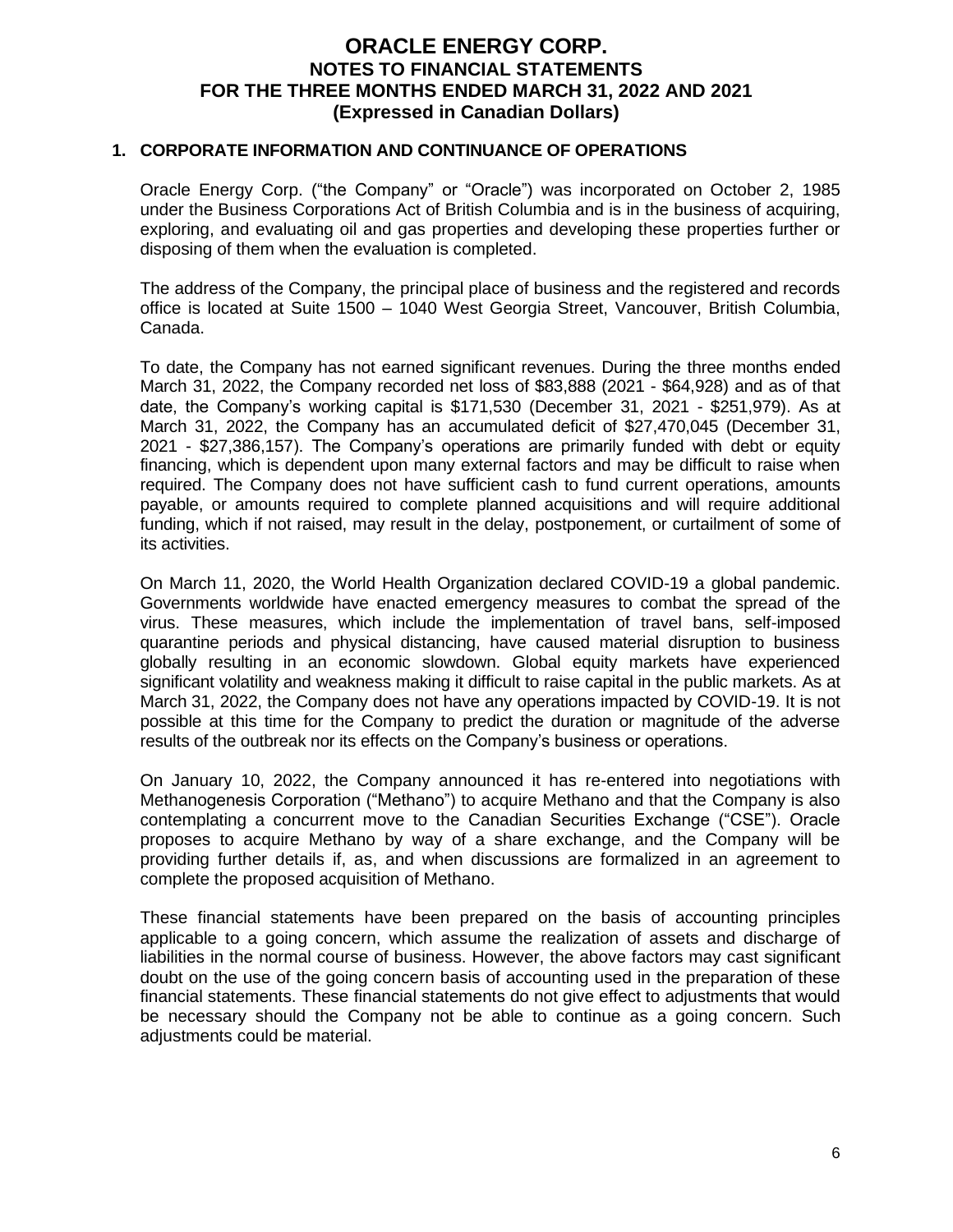### **2. BASIS OF PRESENTATION**

a) Statement of Compliance

The condensed interim financial statements of the Company for the three months ended March 31, 2021, including comparatives, have been prepared in accordance with International Accounting Standard ("IAS") 34, *Interim Financial Reporting* using accounting policies consistent with International Financial Reporting Standards ("IFRS") as issued by the International Accounting Standards Board ("IASB") and interpretations of the International Financial Reporting Interpretations Committee ("IFRIC"). Accordingly, these condensed interim financial statements do not include all of the information and footnotes required by IFRS for complete financial statements for year-end reporting process.

b) Basis of Preparation

These financial statements have been prepared on a historical cost basis except for financial instruments that have been measured at fair value. In addition, these financial statements have been prepared using the accrual basis of accounting, except for cash flow information.

c) Presentation and Functional Currency

The presentation and functional currency of the Company is the Canadian dollar.

Transactions in currencies other than the functional currency are recorded at the rates of exchange prevailing on the dates of the transactions. At each financial position reporting date, monetary assets and liabilities that are denominated in foreign currencies are translated at the rates prevailing at the date of the statement of financial position. Nonmonetary items that are measured in terms of historical cost in a foreign currency are not retranslated.

d) Significant Accounting Judgments and Estimates

The preparation of these financial statements requires management to make estimates and assumptions that affect the reported amounts of assets and liabilities at the date of the financial statements and reported amounts of expenses during the reporting period. Actual outcomes could differ from these estimates. The financial statements include estimates which, by their nature, are uncertain. The impacts of such estimates are pervasive throughout the financial statements and may require accounting adjustments based on future occurrences. Revisions to accounting estimates are recognized in the period in which the estimate is revised and may affect both the period of revision and future periods.

Elements of these financial statements subject to material estimation uncertainty include: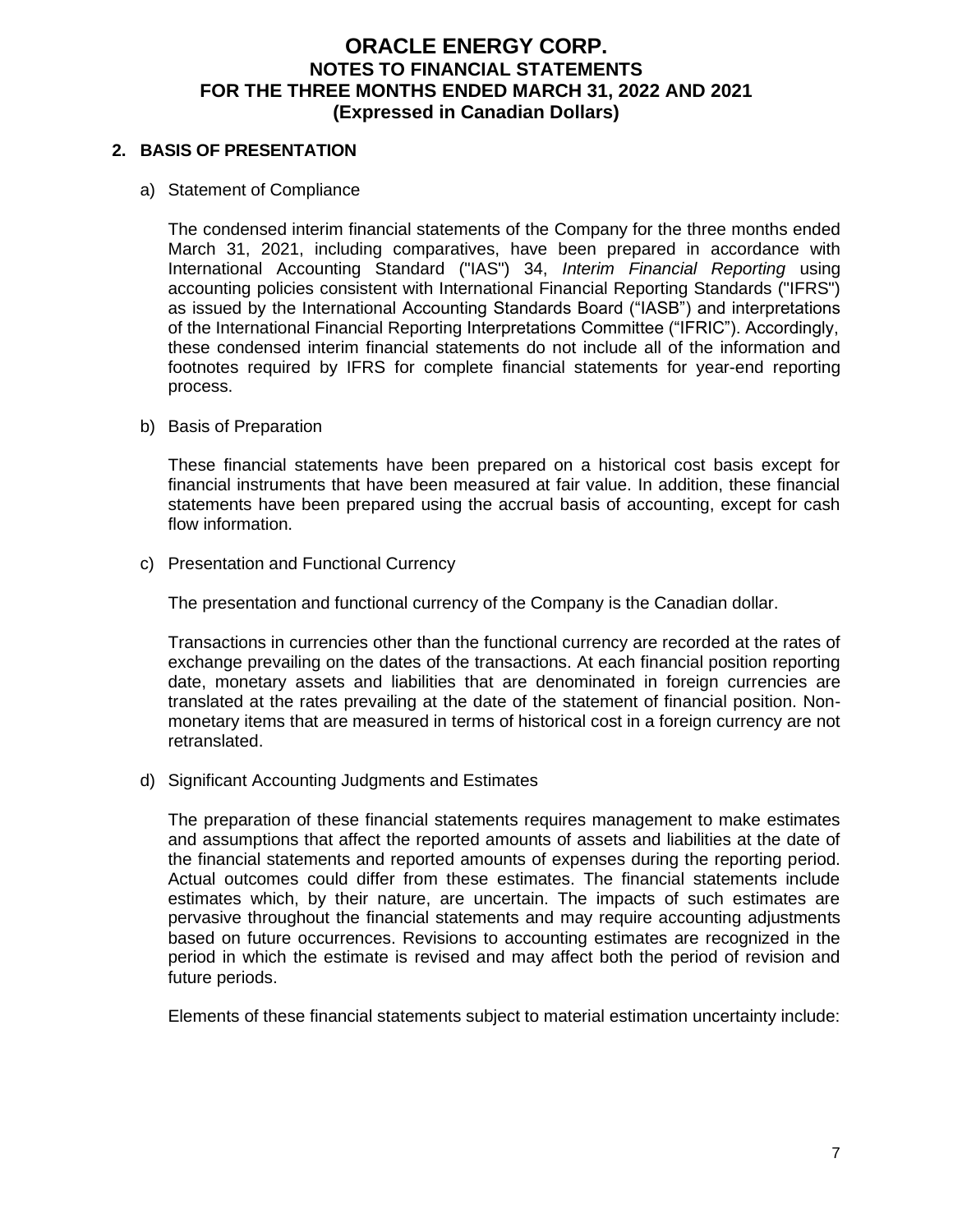### **2. BASIS OF PRESENTATION (continued)**

d) Significant Accounting Judgments and Estimates (continued)

#### Fair value measurements

In the preparation of these financial statements, management has estimated the fair value of financial instruments, for which there are no active markets. The fair value estimates are based on the best available information and experience of management. Future events or changes in circumstances may materially impact these estimates used in valuing assets and liabilities at year end.

Significant judgments about the future and other sources of estimation uncertainty that management has made at the reporting date that could result in a material adjustment to the carrying amounts of assets and liabilities, in the event that actual results differ from assumptions made, relate to, but are not limited to, the following:

*i) Going concern assessment:*

Management assesses the Company's ability to continue as a going concern at each reporting date, using all quantitative and qualitative information available. This assessment, by its nature, relies on estimates of future cash flows and other future events (as discussed in Note 1), whose subsequent changes could materially impact the validity of such an assessment.

#### *ii) Deferred income tax asset valuation allowances:*

The Company calculates deferred income taxes based upon temporary differences between the assets and liabilities that are reported in its financial statements and their tax bases as deferred tax assets or liabilities, when applicable, as determined under applicable tax legislation.

The future realization of deferred tax assets can be affected by many factors, including current and future economic conditions, net realizable fair market value, and can either be increased or decreased where, in the view of management, such change is warranted. No deferred tax assets have been deemed probable to date.

*iii) Discounting of long-term debt and note payable:* The discounting of long-term notes payable involves estimates in determining the discount rate used by the Company and the estimated timing of the repayments as indicated in Note 5.

#### *iv) Share based payments and valuation of equity instruments:*

The fair value of equity instruments is subject to the limitations of the Black-Scholes option pricing model, as well as other pricing models such as the Geske option pricing model for equity instruments involving compound options that incorporate market data and involve uncertainty in estimates used by management in the assumptions. Because option pricing models require inputs of highly subjective assumptions, including the volatility of share prices, changes in subjective input assumptions can materially affect the fair value estimate.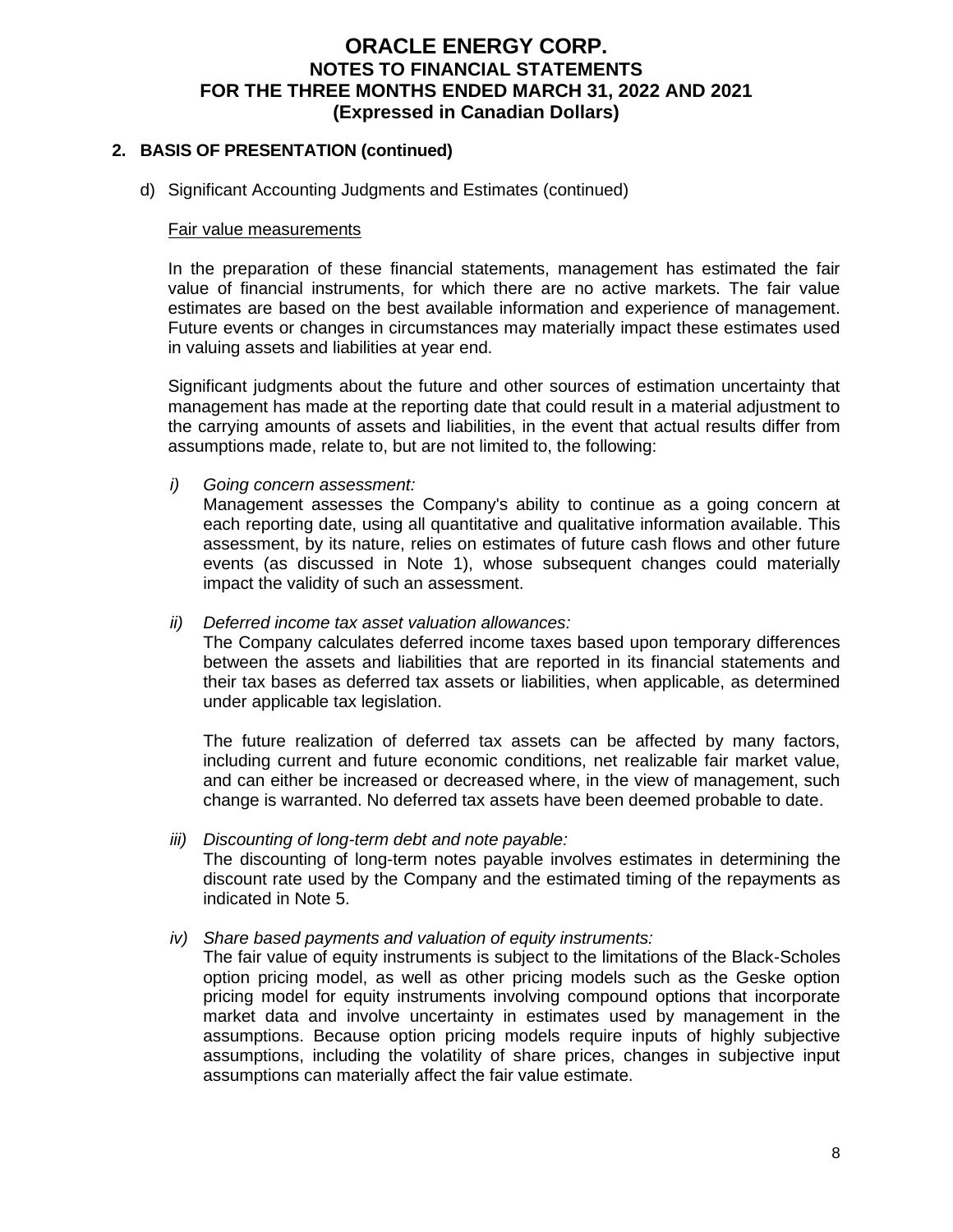#### **3. SUMMARY OF SIGNIFICANT ACCOUNTING POLICIES**

The accounting policies applied by the Company in these condensed interim financial statements are the same as those applied to the consolidated financial statements as at and for the year ended December 31, 2021. Certain comparative figures may have been reclassified in order to conform to the current period's financial statement presentation.

#### **4. NOTES RECEIVABLE**

Notes receivable are comprised of amounts loaned to an arm's length corporation for which the Company has been pursuing potential opportunities. The outstanding amount is due on the completion of a transaction with the Corporation or on completing a private placement and is unsecured and bears no interest.

#### **5. NOTES PAYABLE**

During the year ended December 31, 2020, the Company entered into debt deferral arrangements in the amount of \$302,677 whereby various related parties, key management and third parties agreed to defer 75% of the amounts owing to three equal installments, repayable from each of the first three private placements completed by the Company subsequent to the first year after the Company completes a qualifying transaction. As a result of the debt settlements and debt deferral arrangements, 25% of the amounts were reclassified from related party debt to current and 75% to long term notes payable.

During the year ended December 31, 2020, the Company borrowed \$40,000 from the Canada Emergency Business Account ("CEBA") program. The CEBA Loan has an initial term that expires on December 31, 2023, throughout which, the CEBA Loan remains interest free. Repayment of \$30,000 by December 31, 2023, results in a \$10,000 loan forgiveness. If the balance is not paid prior to December 31, 2023, the remaining balance will be converted to a 2-year term loan at 5% annual interest, paid monthly effective January 1, 2024. The full balance must be repaid by no later than December 31, 2025.

During the year ended December 31, 2021, the Company borrowed \$2,000 from a company owned by a shareholder and made payments of \$116,974 on outstanding notes payable.

As at March 31, 2022, the total amounts owing were \$298,313 (December 31, 2021 - \$298,535). The outstanding loans are unsecured and bear no interest.

The summary of notes payable as of March 31, 2022 and December 31, 2021 is as follows:

|                                        | <b>DECEMBER 31</b><br><b>MARCH 31</b> |         |           |         |
|----------------------------------------|---------------------------------------|---------|-----------|---------|
|                                        |                                       | 2022    |           | 2021    |
| Notes payable                          | \$                                    | 258,313 | \$        | 258,535 |
| <b>CEBA</b>                            |                                       | 40,000  |           | 40,000  |
| Total notes payable                    | 298,313                               |         | 298,535   |         |
| Current notes payable                  | (45, 283)                             |         | (45, 283) |         |
| Long term portion                      |                                       | 253,030 |           | 253,252 |
| Discounting of long-term notes payable | (19, 827)                             |         | (37, 765) |         |
| Add: accretion                         |                                       | 3,661   |           | 17,938  |
| Long term notes payable                |                                       | 236,864 | S         | 233,425 |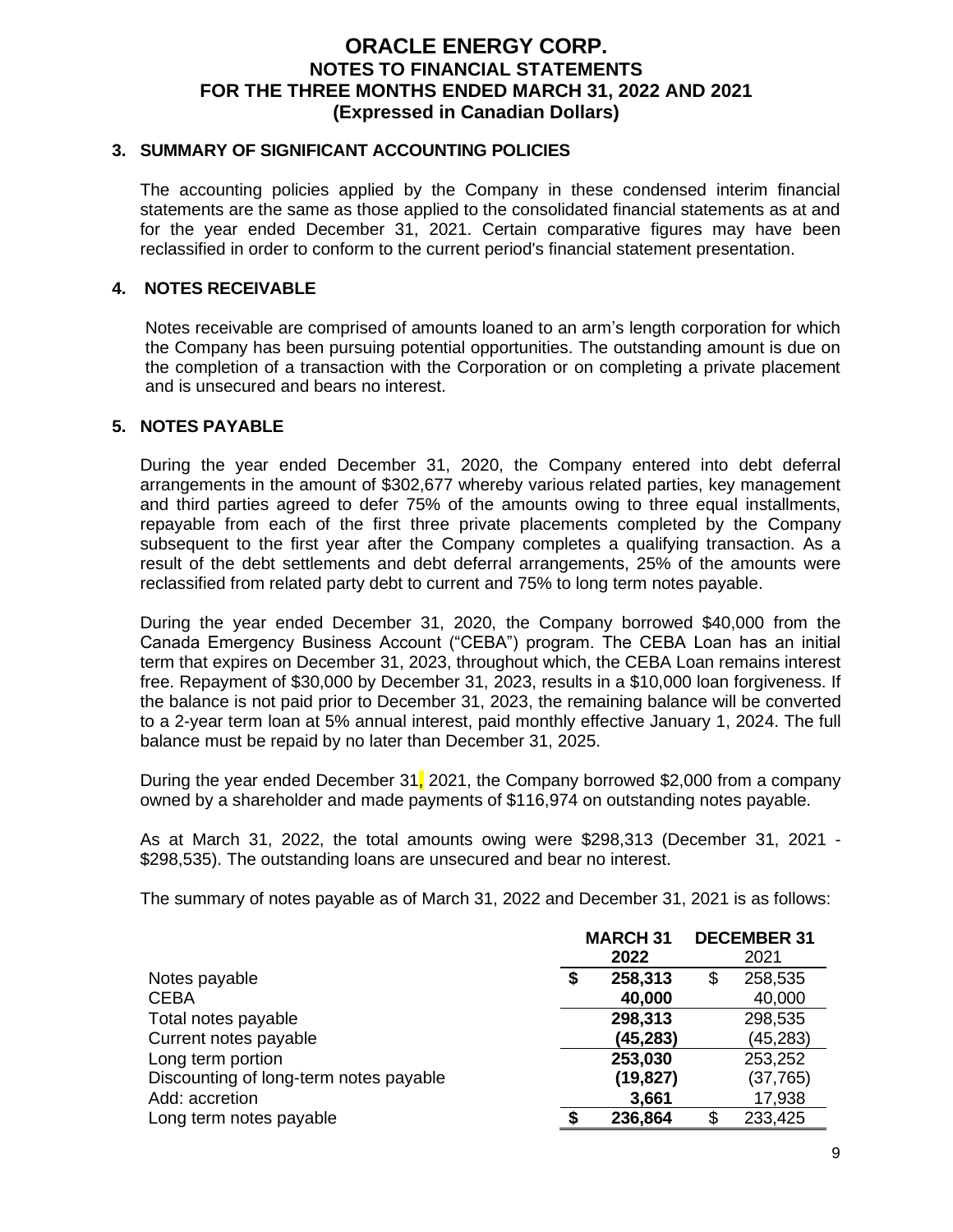#### **6. RELATED PARTY BALANCES AND TRANSACTIONS**

Related party transactions are in the normal course of operations and are measured at the exchange amount, which is the amount of consideration established and agreed to by the related parties.

Transactions with Key Management Personnel

|                               | <b>THREE MONTHS ENDED</b><br><b>MARCH 31</b> |     |                 |
|-------------------------------|----------------------------------------------|-----|-----------------|
|                               | 2022<br>2021                                 |     |                 |
| Consulting fees<br>Legal Fees | 12,000<br>6,585                              | -\$ | 12,000<br>6,000 |
|                               | 18,585                                       | \$  | 18,000          |
|                               |                                              |     |                 |

**THREE MONTHS ENDED**

Key management personnel are the persons responsible for planning, directing, and controlling the activities of the Company, and include both executive and non-executive directors, certain senior officers, and entities controlled by such persons. The Company considers all directors and officers of the Company to be key management personnel.

As at March 31, 2022, \$18,525 (December 31, 2021 - \$55,206) was owing to key management personnel or to a company controlled by an officer or director and the amounts were included in due to related parties. The amounts payable are non-interest bearing, are unsecured, and have no specific terms of repayment.

As at March 31, 2022, \$77,182 (December 31, 2021 - \$77,403) was owing to key management personnel or to a company controlled by an officer or director and the amounts were included in notes payable.

#### **7. SHARE CAPITAL**

a) Authorized

Unlimited common shares without par value 5,000,000 preferred shares, par value of \$5 per share (none issued)

b) Issued and Outstanding

There were no shares issued during the three months ended March 31, 2022.

During the year ended December 31, 2021, the Company completed a share consolidation on a 5:1 basis. The number of shares outstanding has been retroactively restated to reflect the results of the share consolidation.

The following shares were issued during the year ended December 31, 2021:

• 10,000,000 units at a price of \$0.10 per unit for proceeds of \$1,000,000. Each Unit is comprised of 1 common share of the Company and one half (1/2) of a common share purchase warrant with each full warrant being exercisable for an additional common share of the Company at \$0.15 for 12 months. Finder's fees of \$57,960 were paid in cash and 579,600 agent's warrants were issued in connection with the private placement.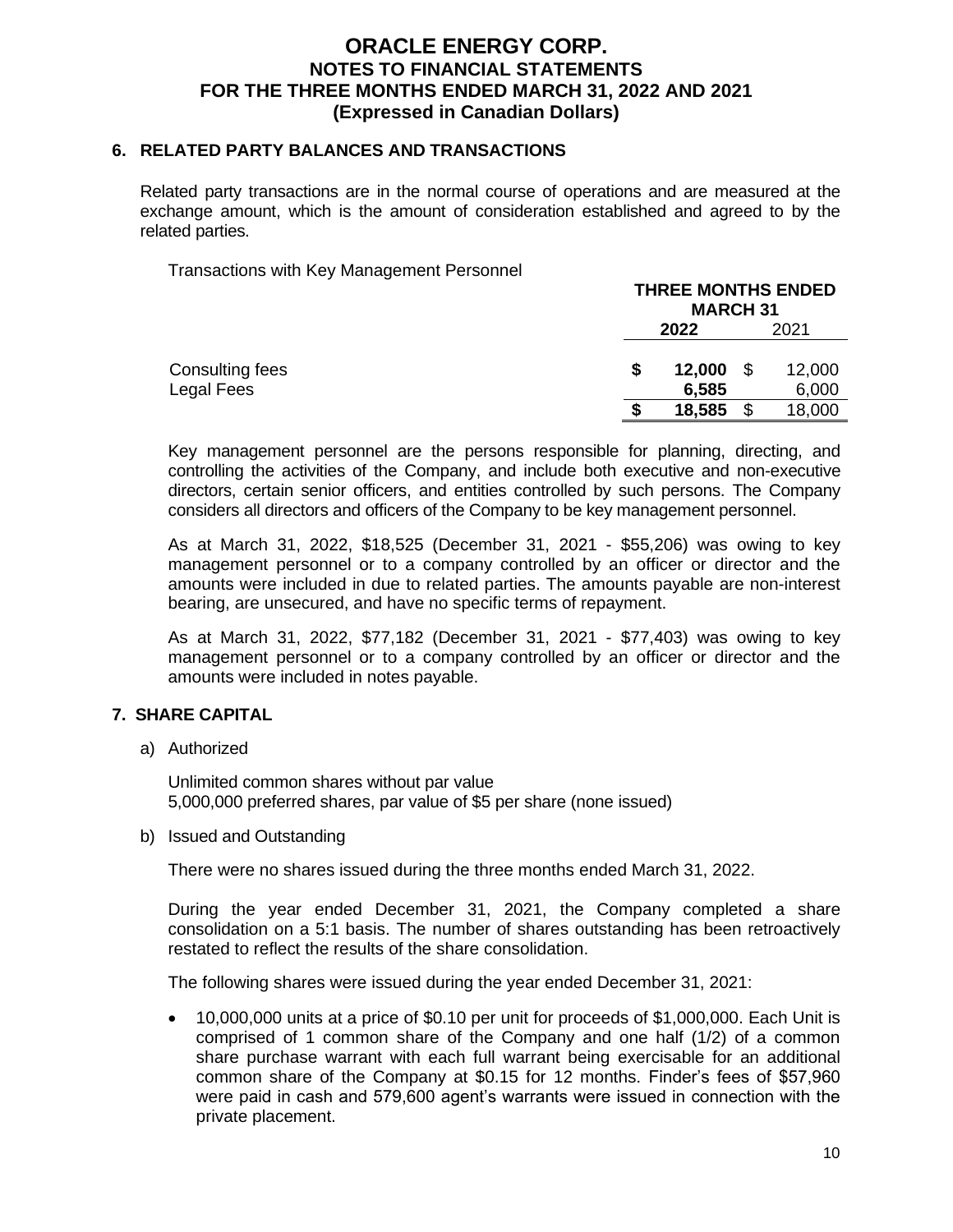### **7. SHARE CAPITAL (continued)**

c) Warrants

A summary of the changes in the Company's share purchase warrants is as follows:

|                                                  | <b>NUMBER OF</b><br><b>WARRANTS</b> | <b>WEIGHTED AVERAGE</b><br><b>EXERCISE PRICE</b> |      |  |
|--------------------------------------------------|-------------------------------------|--------------------------------------------------|------|--|
| Balance, December 31, 2020<br>Issued             | 5,579,600                           | 0.15                                             |      |  |
| Balance, March 31, 2022 and December<br>31, 2021 | 5,579,600                           |                                                  | 0.15 |  |

The following table summarizes the Company's warrants outstanding and exercisable at March 31, 2022:

| <b>NUMBER</b><br>ΟF<br><b>WARRANTS</b> |         | <b>EXERCISE</b> |                    |
|----------------------------------------|---------|-----------------|--------------------|
| <b>OUTSTANDING</b>                     |         | <b>PRICE</b>    | <b>EXPIRY DATE</b> |
| 5,334,000                              | $\star$ | \$0.15          | September 10, 2022 |
| 245,600                                | $***$   | \$0.10          | September 10, 2022 |
| 5,579,600                              |         |                 |                    |

\* Includes 334,000 agent's warrants. Each warrant is exercisable for one common share.

\*\* Includes 245,600 agent's warrants. Each warrant is exercisable for one unit. Each unit is comprised of one common share and one full share purchase warrant entitling the holder to acquire one additional common share at a price of \$0.15 per share for 12 months from closing.

The fair value of 5,000,000 warrants issued in connection with private placements was estimated on the date of issuance using the Black-Scholes option pricing model. The fair value of \$379,604 was recorded as reserves and deducted from share capital.

The fair value of 334,000 agent's warrants issued in connection with private placements was estimated on the date of issuance using the Black-Scholes option pricing model. The fair value of \$25,358 was recorded as share issue costs.

The fair value of 245,600 agent's warrants issued in connection with private placements was estimated on the date of issuance using the Black-Scholes option pricing model in combination with the Geske compound option pricing model for underlying warrants. The fair value of \$41,200 was recorded as share issue costs.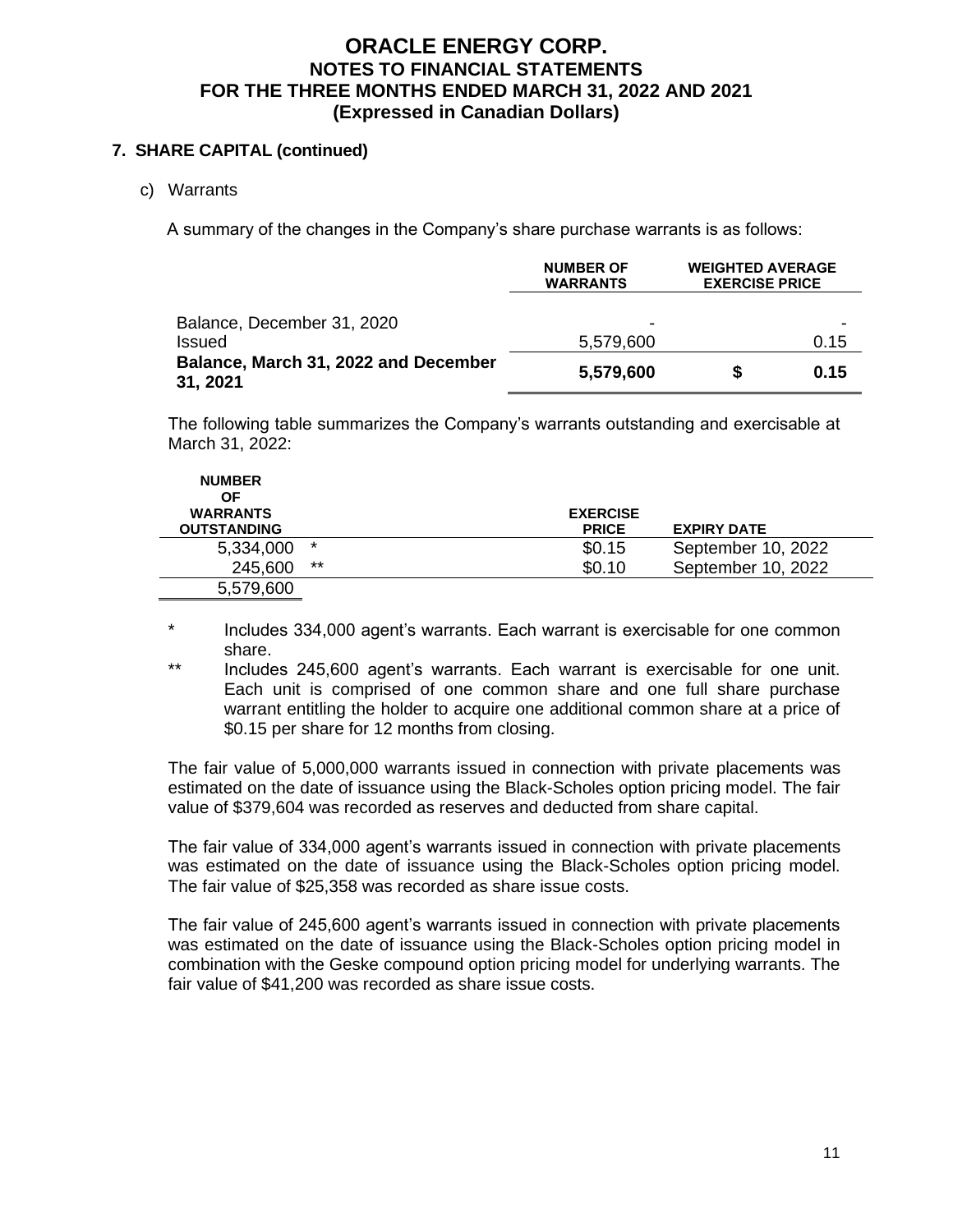### **7. SHARE CAPITAL (continued)**

c) Warrants (continued)

Assumptions used in the option-pricing model are as follows:

|                            | 2022           | 2021   |
|----------------------------|----------------|--------|
|                            |                |        |
| Risk-free interest rate    | $\blacksquare$ | 0.40%  |
| Expected life              | $\blacksquare$ | 1 year |
| <b>Expected volatility</b> | $\blacksquare$ | 136.5% |
| <b>Expected dividends</b>  | $\blacksquare$ | Nil    |

#### d) Incentive Stock Options

The Company's Stock Option Plan ("the Plan") follows the policies of the TSX Venture Exchange regarding stock option awards granted to employees, directors, and consultants. The stock option plan allows a maximum of 10% of the issued shares to be reserved for issuance under the plan.

There were no options granted during the three months ended March 31, 2022 or the year ended December 31, 2021

There were no outstanding options as at March 31, 2022.

#### **8. MANAGEMENT OF CAPITAL**

The Company's objectives when managing capital are to pursue and complete the identification and evaluation of assets, properties, or businesses with a view to acquisition. The Company does not have any externally imposed capital requirements to which it is subject.

As at March 31, 2022 and December 31, 2021, the Company had capital resources consisting of cash. The Company manages the capital structure and makes adjustments to it in light of changes in economic conditions and the risk characteristics of the underlying assets. To maintain or adjust the capital structure, the Company may attempt to issue new shares or borrow cash.

The Company's investment policy is to invest its excess cash in investment instruments in high credit quality financial institutions with terms to maturity selected with regards to the expected time of expenditures from continuing operations.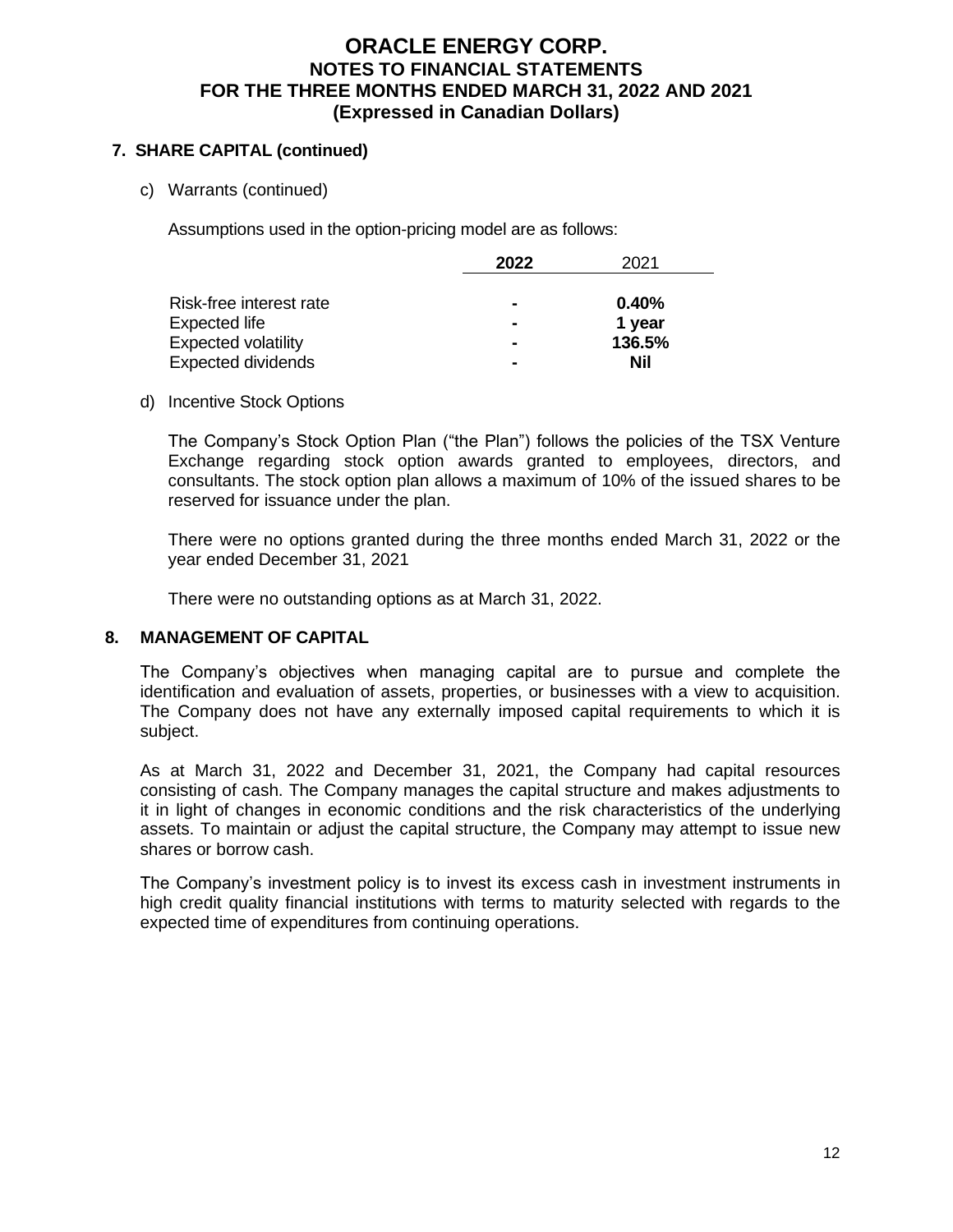#### **8. MANAGEMENT OF CAPITAL (continued)**

The Company's ability to continue as a going concern is dependent upon successful completion of additional financing, continuing support of creditors and its ability to attain profitable operations.

#### **9. FINANCIAL RISK EXPOSURE AND RISK MANAGEMENT**

The Company is exposed in varying degrees to a number of risks arising from financial instruments. Management's close involvement in the operations allows for the identification of risks and variances from expectations. The Company does not participate in the use of financial instruments to mitigate these risks and has no designated hedging transactions. The Board approves and monitors the risk management processes. The Board's main objectives for managing risks are to ensure liquidity, the fulfillment of obligations, the continuation of the Company's exploration activities, and limited exposure to credit and market risks. There were no changes to the objectives or the process from the prior period.

The types of risk exposure and the way in which such exposures are managed are as follows:

a) Credit Risk

Credit risk primarily arises from the Company's cash, amounts receivable and note receivable. The risk exposure is limited to their carrying amounts at the statement of financial position date. Cash is held as cash deposits or invested in guaranteed investment certificates with various maturity dates. The Company does not invest in asset-backed deposits or investments and does not expect any credit losses. The Company periodically assesses the quality of its investments and is satisfied with the credit rating of the bank and the investment grade of the guaranteed investment certificates. Amounts receivable primarily consists of Goods and Services Tax (GST) credits. The Company evaluates the creditworthiness of the counterparty and the fair value of the credit loss of the note receivable.

b) Liquidity Risk

Liquidity risk is the risk that the Company will not be able to meet its financial obligations as they become due. The Company ensures there is sufficient capital to meet short-term business requirements. One of management's goals is to maintain an optimal level of liquidity through the active management of assets, liabilities, and cash flows. The Company's accounts payable and accrued liabilities and due to related parties are due within one year and notes payables are due within three years.

The Company's cash is deposited in major banks or invested in guaranteed investment certificates, which are available on demand to fund the Company's operating costs and other financial demands.

c) Market Risk

The significant market risks to which the Company is exposed are currency, interest rate, commodity, and equity price risks.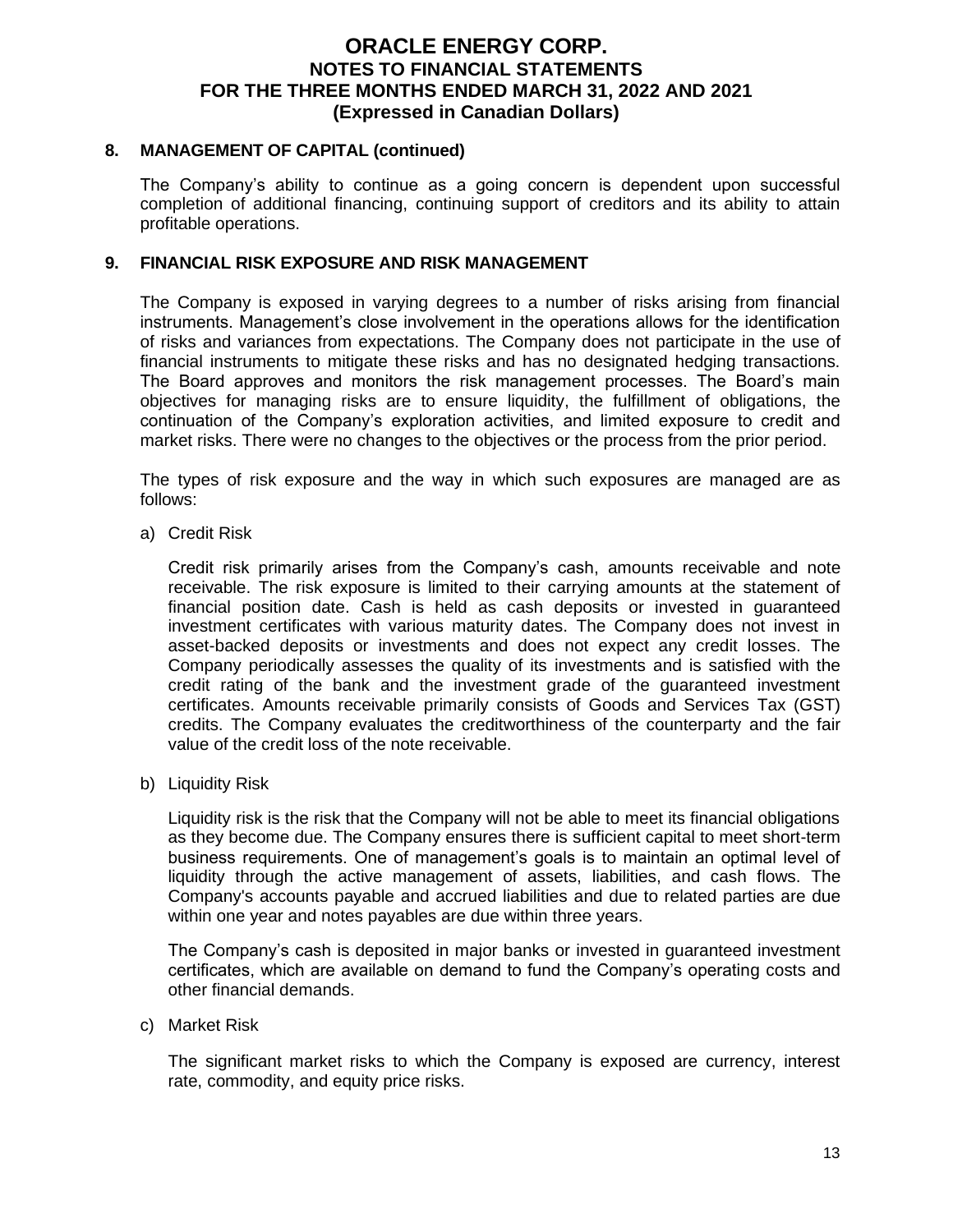#### **9. FINANCIAL RISK EXPOSURE AND RISK MANAGEMENT (continued)**

- c) Market Risk (continued)
	- i) Currency Risk

The operating results and financial position of the Company are reported in Canadian dollars. As the Company is exploring opportunities in an international environment, some of the Company's financial instruments and transactions are denominated in currencies other than the Canadian dollar. The results of the Company's operations are subject to currency risk.

The majority of the Company's costs are incurred in Canada and are denominated in Canadian dollars. Foreign currency transactions are translated into the functional currency using the exchange rates prevailing on the transaction date.

The Company has not entered into any agreements or purchased any foreign currency hedging instruments to hedge possible currency risks at this time. Management believes the foreign exchange risk derived from currency conversions is not significant, and therefore, does not hedge its foreign exchange risk.

As at March 31, 2022 and 2021, the Company is exposed to currency risk through the following monetary assets and liabilities denominated in foreign currencies:

|                        | <b>MARCH 31</b> |                |            |        |  |  |  |
|------------------------|-----------------|----------------|------------|--------|--|--|--|
|                        |                 | 2022           |            | 2021   |  |  |  |
| Cash                   | <b>USD</b>      | 54             | <b>USD</b> | 27     |  |  |  |
| Accounts payable       | <b>USD</b>      | 1,383          | <b>USD</b> | 2,254  |  |  |  |
| Due to related parties | <b>USD</b>      | $\blacksquare$ | USD        | 4,000  |  |  |  |
| Notes payable          | USD             | 12,000         | <b>USD</b> | 12,000 |  |  |  |

Based on the above net exposures and assuming that all other variables remain constant, a 10% change in the value of the foreign currencies against the Canadian dollar would result in an increase or decrease of \$1,666 (2021 - \$1,822) in income/loss from operations.

ii) Interest Rate Risk

The Company's policy is to invest excess cash in guaranteed investment certificates at fixed or floating rates of interest and cash equivalents are to be maintained in floating rates of interest in order to maintain liquidity, while achieving a satisfactory return for shareholders. As at March 31, 2022 and December 31, 2021, no cash was held in interest bearing deposits. Fluctuations in interest rates impact the value of cash and cash equivalents. The Company manages risk by monitoring changes in interest rates in comparison to prevailing market rates.